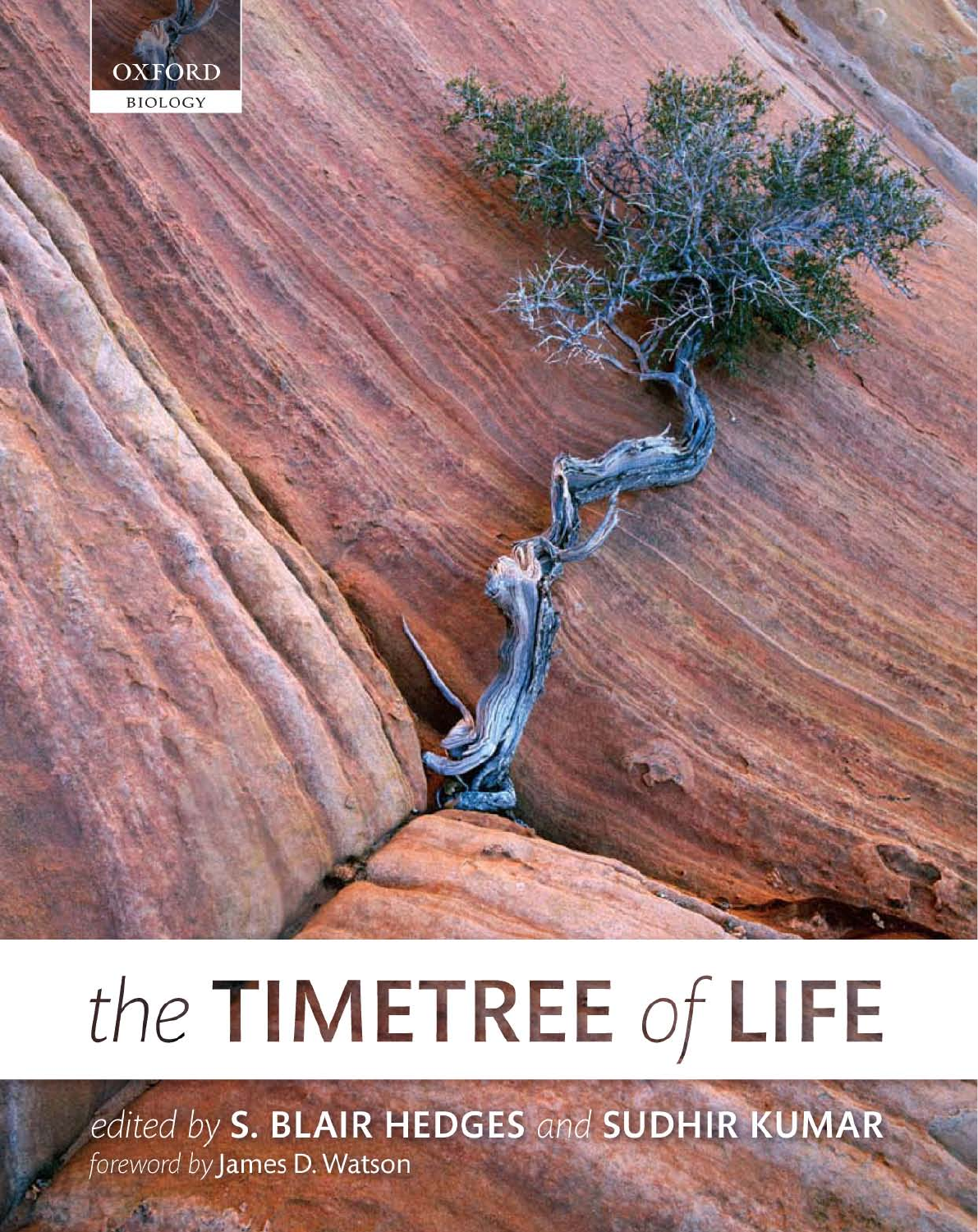## Gymnosperms

#### *Susanne Renner*

Department of Biology, Menzingerstr. 67, University of Munich, Munich, Germany (renner@lrz.uni-muenchen.de)

### Abstract

Gymnosperms (~1010 sp.) are grouped into four taxa: Coniferophyta, Cycadophyta, Ginkgophyta, and Gnetophyta. Most molecular phylogenetic analyses support the monophyly of extant gymnosperms, although relationships of the groups are not resolved. Some analyses place the root of gymnosperms between cycads and the remaining groups, while others place it between a cycad-Ginkgo clade and a conifer-gnetophyte clade. A nesting of gnetophytes inside conifers, closest to Pinaceae, is supported by some molecular analyses, but contradicted by others and morphological data. Most major gymnosperm lineages are extinct, and the abundant fossil record has not yet been well-integrated with molecular time estimates.

Gymnosperms, also called Acrogymnospermae (*1*), are a group of seed-bearing plants (spermatophytes) with ovules on the edge or blade of an open sporophyll or ovuliferous scale (Fig. 1). Their closest extant relatives are the angiosperms, which have ovules enclosed in a carpel. Gymnospermae is a problematic name because, when fossils are included as is usually the case, the name is widely understood to apply to a paraphyletic group of seed plants from which the angiosperms also arose (*1*). There are just over a 1000 living species of gymnosperms in the taxa Cycadophyta, Ginkgophyta, Coniferophyta, and Gnetophyta. Here, the relationships and divergence times of families in these phyla are reviewed.

The conifers, Coniferophyta, include  $~530$  species in seven families of which Pinaceae is by far the largest and most widespread (12 genera, 225 species) (*2*). Araucariaceae (three genera, about 35 species) mostly occur in the tropics and subtropics, and are absent from Africa. Cephalotaxaceae (two genera, 10–12 species) are confined to Asia; Cupressaceae (including Taxodiaceae, 31 genera, 173 species) occur in mesic habitats worldwide; Podocarpaceae (including Phyllocladaceae and Nageiaceae, 17–19 genera, 180 species) occur mostly in the Southern Hemisphere; Sciadopityaceae comprise a single

species in the mountains of Japan; and Taxaceae  $(4-5)$ genera, 20–25 species) are again widespread, although nowhere abundant. The cycads, Cycadophyta, contain c. 300 species in the Families Cycadaceae (one genus, 97 species), Stangeriaceae (two genera, three species), and Zamiaceae (eight genera, 200 species) (*3*). Ginkgophyta contain only *Ginkgo biloba*, while Gnetophyta comprise three genera with together 80 species, *Ephedra* (50 species), *Gnetum* (30–35 species), and *Welwitschia* (one species).

Molecular phylogenetic evidence for the close relationship between gymnosperms and angiosperms is strong. A study of seven genes (from the chloroplast, mitochondrial, and nuclear genome), with a sampling of 18 gymnosperms, 19 angiosperms, and numerous other landplants (192 species total), yielded maximum likelihood (ML) bootstrap values of 87% and 100%, respectively, for the monophyly of gymnosperms and angiosperms (*4*). With



Fig. 1 Female strobili of a gymnosperm (*Pinus sylvestris*) Credit: R. B. Zimmer.

S. Renner. Gymnosperms. Pp. 157-160 in *The Timetree of Life*, S. B. Hedges and S. Kumar, Eds. (Oxford University Press, 2009).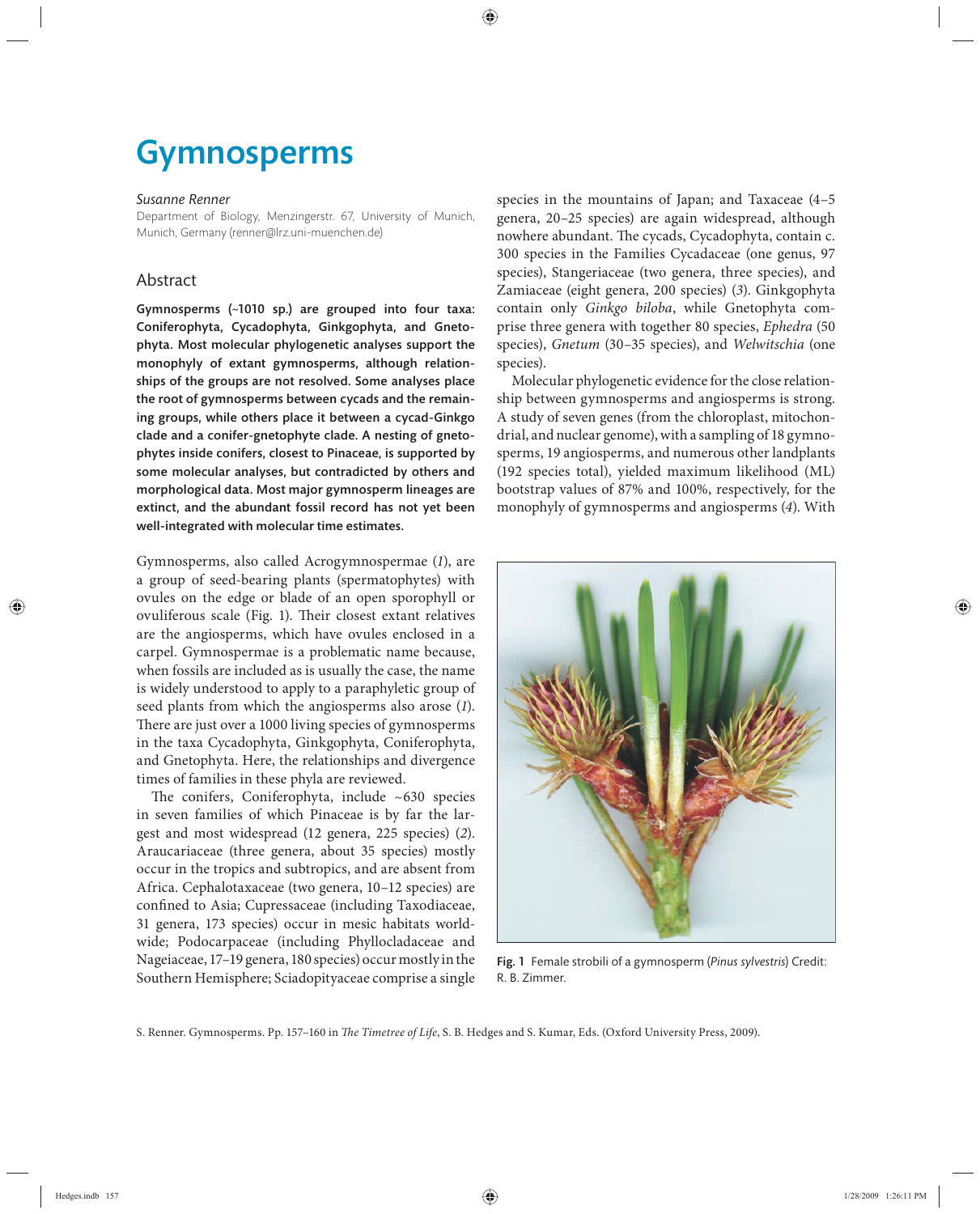

Fig. 2 A timetree of gymnosperms. Divergence times are shown in Table 1. *Abbreviations*: C (Carboniferous), CZ (Cenozoic), J (Jurassic), Ng (Neogene), P (Permian), Pg (Paleogene), and Tr (Triassic).

12 genes (from all three genomes) and 23 exemplars (10 of them gymnosperms), and with nine genes (from the three genomes) and 12 exemplars (nine of them gymnosperms), the mutual monophyly of gymnosperms and angiosperms had 100% ML bootstrap support (*5*, *6*). A parsimony analysis of 42 genes (from the three genomes) plus morphological data for seven land plants (four of them gymnosperms) yielded a support of, respectively, 97% and 100% for gymnosperms and angiosperms (*7*), and a Bayesian analysis of 56 chloroplast genes from 36 exemplars (five of them gymnosperms) yielded posterior probabilities of 1.0 for mutual monophyly angiosperms and gymnosperms (*8*).

While extant gymnosperms thus appear monophyletic, the relative positions of cycads, *Ginkgo*, and gnetophytes remain unresolved. Most recent analyses place the deepest split between cycads and all remaining clades (*4–7*), but the 56-gene study placed cycads as closest to *Ginkgo* (8). The placement of gnetophytes as closest to Pinaceae and thus embedded in conifers is still weakly supported (*4–6, 8*).

Morphological cladistic analyses (e.g., of 102 informative characters for 48 taxa, 25 extinct and 23 partly extant; *10*) usually yield the so-called anthophyte topology (cycads (*Ginkgo* (conifers (gnetophytes, angiosperms)))), in contradiction to the DNA-based studies (for reviews of the contradictory results, see *5, 10, 11*). Contradictions probably arise from the inclusion of fossil taxa in morphological studies; there are many more extinct gymnosperm lineages than living ones. With fossils included, gnetophytes often group with Bennettitales, *Pentoxylon*, *Caytonia*, and angiosperms (*10–16*). However, trees that are a few steps longer place gnetophytes in conifers (*11*) or in a clade with living and extinct conifers and *Ginkgo* (*10, 16*).

The absence of a solid gymnosperm phylogeny almost certainly is the reason that no study has focused on deep divergence times in this clade, in spite of the generally good fossil record of woods and cones that might be used for calibration. Whether the true topology is (cycads (*Ginkgo* (conifers including gnetophytes)), ((cycads, *Ginkgo*)(conifers, gnetophytes)), or the anthophyte topology will affect molecular dating to a larger or smaller degree depending on the node of interest. For example, in a study focusing on divergence times in the gnetophyte genus *Gnetum* (*17*) estimates for the ingroup barely differed with either of four alternative seed plant topologies (the approach used was a Bayesian relaxed molecular clock approach with ancestor-descendent correlated rates).

Table 1 summarizes molecular divergence time estimates among gymnosperms and Fig. 2 presents a timetree. The age of the root node, that is, the split between extant angiosperms and gymnosperms has not been the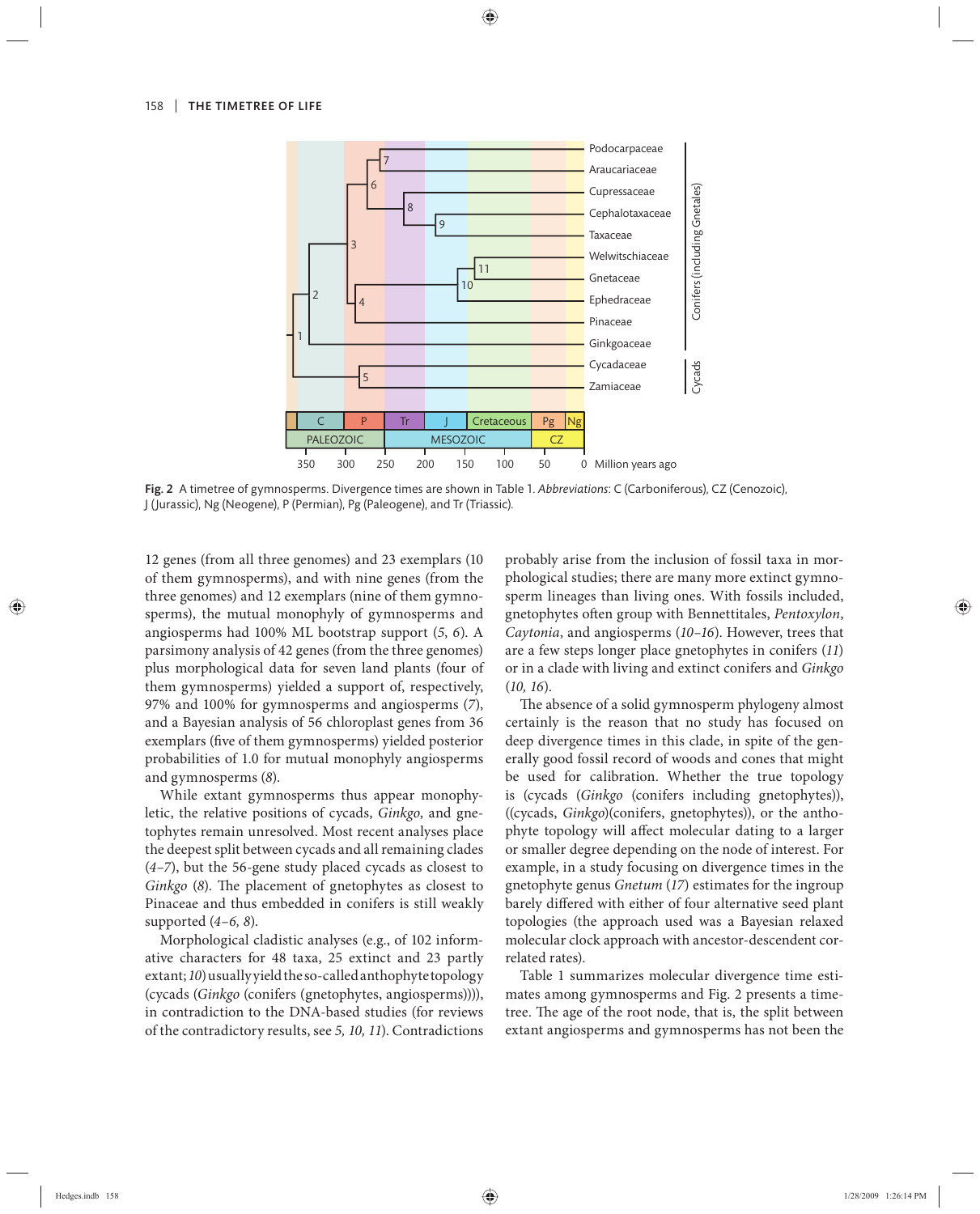| <b>Timetree</b> |             |             |
|-----------------|-------------|-------------|
| Node            | <b>Time</b> | <b>CI</b>   |
| 1               | 366         | 382-344     |
| 2               | 346         | 369-319     |
| 3               | 298         | 324-270     |
| 4               | 288         | 316-258     |
| 5               | 283         | 307-271     |
| 6               | 273         | $303 - 243$ |
| 7               | 257         | 287-228     |
| 8               | 227         | 265-189     |
| 9               | 187         | 231-144     |
| 10              | 159         | 196-132     |
| 11              | 138         | 175-112     |

Table 1. Divergence times (Ma) and their confidence/credibility intervals (CI) among gymnosperms, from ref (*17*).

Note: Time estimates are based on rbcL and matK genetic distances analyzed with a Bayesian autocorrelated rates approach. The matrix included angiosperms and was rooted on the fern Psilotum. The unconstrained topology resulting from ML analysis of these data shows gnetophytes as the closest relative of all remaining seed plants. A conifer family not represented here, Sciadopityaceae, branches off below Cupressaceae + Taxaceae (4).

focus of any study. The oldest seed precursors are 385 Ma (18). These early seeds, which have lobed integuments that are thought to reflect their origin from fused sterile telomes, are quite different from the seeds of "modern" seed plants. Modern seeds with completely fused integuments are not known until the late Mississippian (~325 Ma; J. Doyle, personal communication, July 2005). Modern seed plants thus arose 385–325 Ma.

Divergence time estimates for the deepest splits in extant conifers require much larger gene and taxon sampling than currently available. Conifers are documented from the middle Pennsylvanian (~310 Ma), and Cordaitales, which are probably basal stem relatives of conifers that existed in the earliest Pennsylvanian (~318 Ma). The deepest split among extant cycadophytes, should be at least 270 Ma, based on *Crossozamia* from the early Permian, which is similar to modern cycads (19). The *rbcL*-based estimate of 92.5 Ma for the split between Cycadaceae and Zamiaceae (*20*) is almost certainly an underestimate.

The oldest Pinaceae-type cones are 225 Ma (21), and early Tertiary fossils are often assigned to extant genera of Pinaceae (*22*). Very young divergence time estimates within Pinaceae (*23, 24*) are probably unreliable because of miscalibration (*25*).

The split between Araucariaceae and Podocarpaceae may be at least 160 Ma based on Middle Jurassic Araucariaceae cones from Argentina; probable stem relatives of Podocarpaceae (*Rissikia*) date to the Triassic (J. Doyle, personal communication, July 2005). The oldest fossils of modern Araucariaceae are Albian (112–100 Ma) pollen grains that resemble those of *Wollemia* (*26*), the closest relative of *Agathis*. An age of 89 Ma from slightly younger pollen was used as the root constraint in a study of within-*Agathis* divergence times (27). The divergence between Cupressaceae and the Taxaceae/ Cephalotaxaceae clade has been dated to 227 Ma (Table 1) and that between Taxaceae and Cephalotaxaceae to 187 (Table 1) or 230-192 Ma (28). The divergence of extant Ephedraceae from the remaining gnetophytes is estimated at 159 Ma old; the oldest *Ephedra* seeds are Barremian–Albian (29, 30). The split between extant Welwitschiaceae and Gnetaceae may date back to 138 Ma ago (Table 1); the earliest fossils of *Welwitschia* are 110 Ma old (*31*).

### Acknowledgment

For critical comments, I thank J. Doyle, G. Grimm, and J. Hilton.

### References

- 1. P. D. Cantino *et al.*, *Taxon* **56**, 822 (2007).
- 2. A. Farjon, *World Checklist and Bibliography of Conifers*, 2nd ed. (Royal Botanic Gardens, Kew, 2001).
- 3. L. M. Whitelock, *The Cycads* (Timber Press, Portland, OR, 2002), pp. 374.
- 4. Y.-L. Qiu *et al.*, *Int. J. Plant Sci.* **168**, 691 (2007).
- 5. J. G. Burleigh, S. Mathews, *Int. J. Plant. Sci.* **168**, 111 (2007).
- 6. M. Hajibabaei, J. Xia, G. Drouin, *Mol. Phylogenet. Evol.* **40**, 208 (2006).
- 7. J. E. B. de la Torre *et al.*, *BMC Evol. Biol.* **6**, 48 (2006).
- 8. C.-S. Wu, Y.-N. Wang, S.-M. Liu, S.-M. Chaw, *Mol. Biol. Evol.* **24**, 1366 (2007).
- 9. S.-M. Chaw, C. L. Parkinson, Y. Cheng, T. M. Vincent, J. D. Palmer, *Proc. Natl. Acad. Sci. U.S.A.* **97**, 4086 (2000).
- 10. J. Hilton, R. M. Bateman, *J. Torrey Bot. Soc.* **133**, 119 (2006).
- 11. J. A. Doyle, *J. Torrey Bot. Soc.* **133**, 169 (2006).
- 12. P. Crane, *Ann. Missouri Bot. Gard.* **72**, 716 (1985).
- 13. K. C. Nixon, W. L. Crepet, D. Stevenson, E. M. Friis, *Ann. Missouri Bot. Gard.* **81**, 484 (1994).
- 14. G. W. Rothwell, R. Serbet, *Syst. Bot.* **19**, 443 (1994).